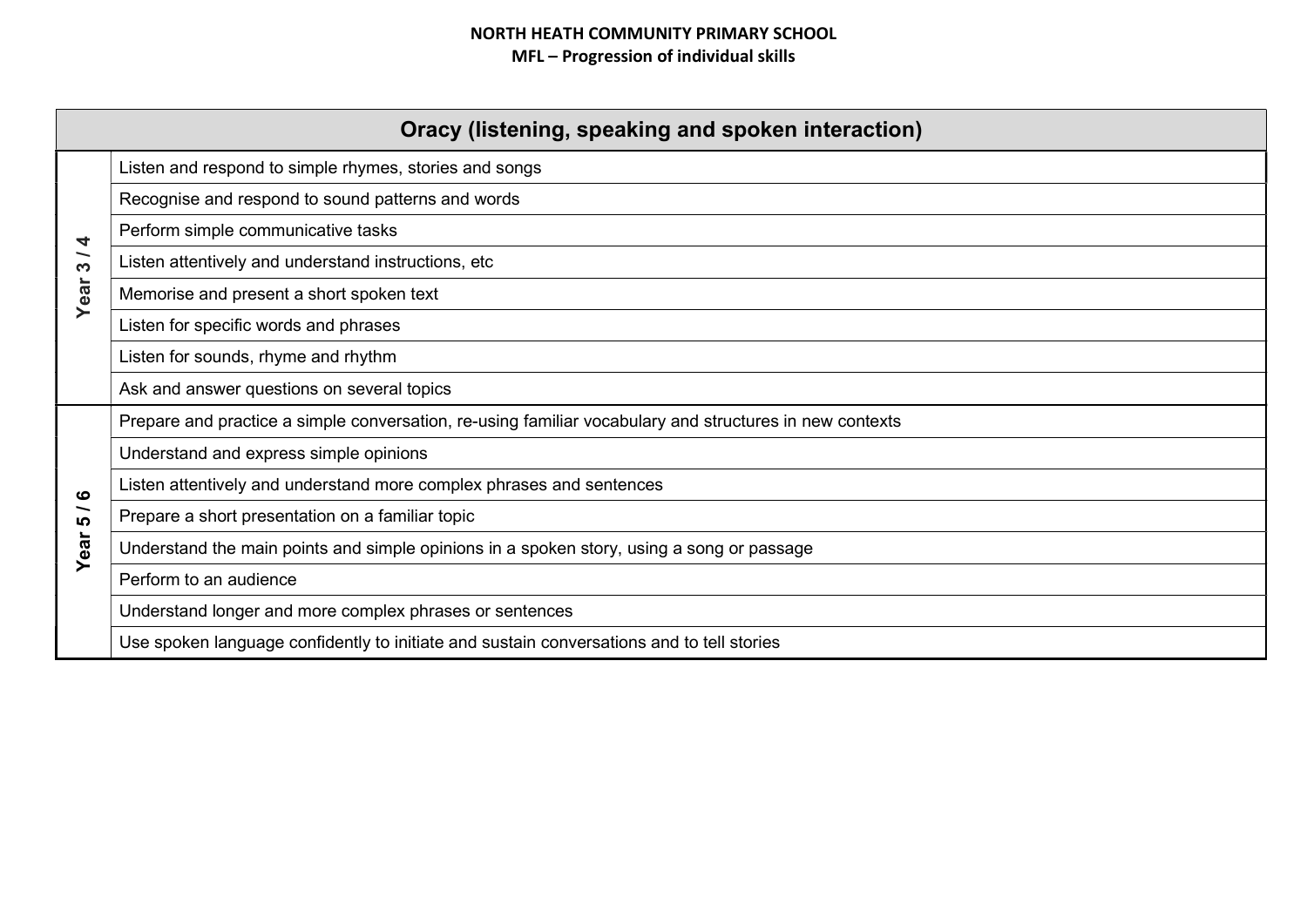## NORTH HEATH COMMUNITY PRIMARY SCHOOL MFL – Progression of individual skills

| Literacy (reading and writing)             |                                                                                            |  |
|--------------------------------------------|--------------------------------------------------------------------------------------------|--|
| ◥<br>$\overline{\phantom{0}}$<br>က<br>Year | Recognise some familiar words in written form                                              |  |
|                                            | Make links between some phonemes, rhymes, spellings                                        |  |
|                                            | Experiment with the writing of simple words                                                |  |
|                                            | Read and understand a range of familiar written phrases                                    |  |
|                                            | Follow a short familiar text, listening and reading at the same time                       |  |
|                                            | Read some familiar words/phrases aloud and pronounce accurately                            |  |
|                                            | Write simple words/phrases using model and words from memory                               |  |
| ဖ<br><u> ဟ</u><br>Year                     | Re-read frequently a variety of short texts                                                |  |
|                                            | Make simple sentences and short texts                                                      |  |
|                                            | Write words, phrases and short sentences, using a reference source                         |  |
|                                            | Read and understand the main points and some detail from a short written passage           |  |
|                                            | Identify different text types and read short, authentic texts for enjoyment or information |  |
|                                            | Match sound to sentences and paragraphs                                                    |  |
|                                            | Write sentences on a range of topics using a model                                         |  |